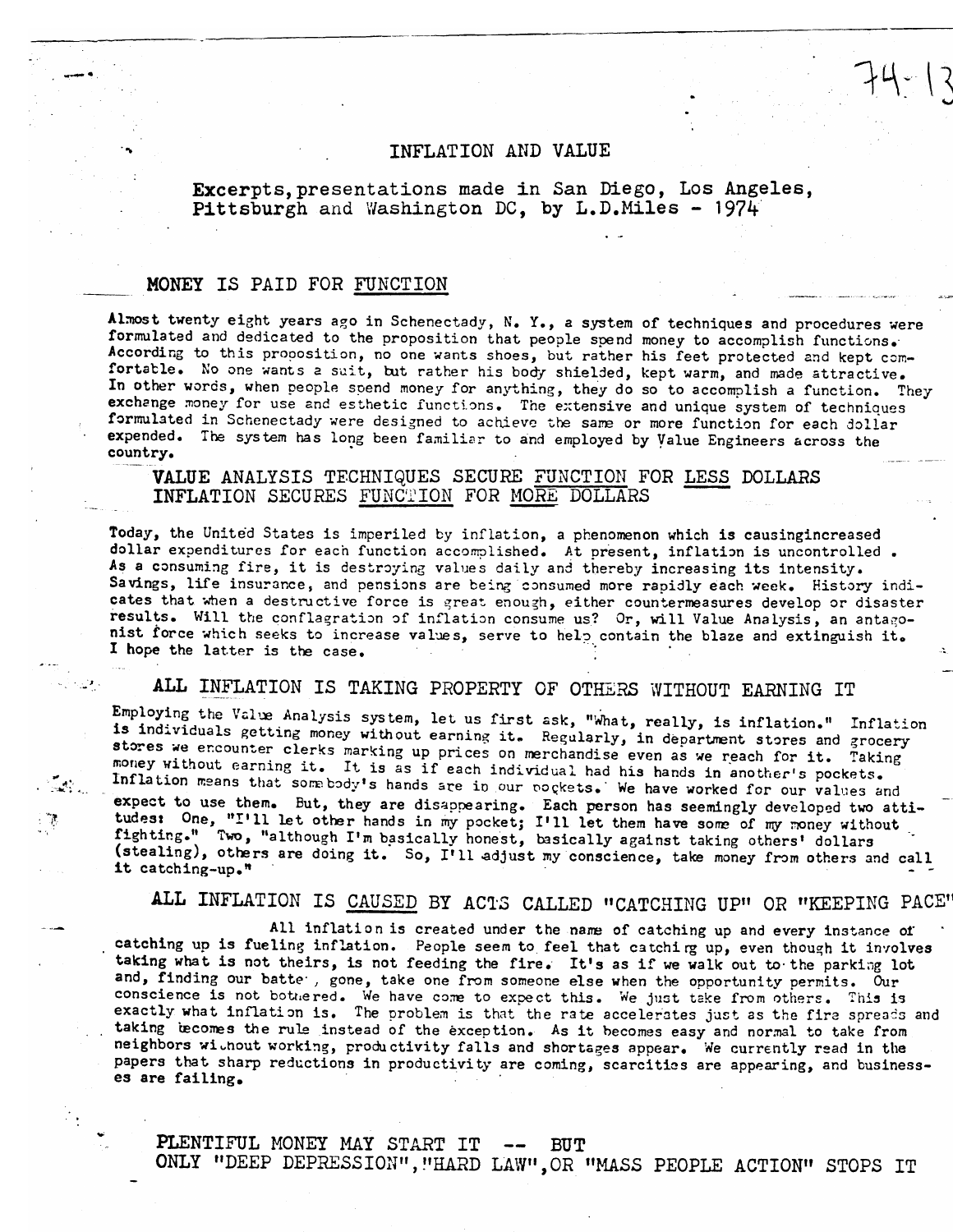The newspapers indicate that inflation is brought on by an excess supply of money, by deficit spending. Hence, can't inflation be stopped by drying up the money supply? the answer is a resounding "no". The Japanese experience offers convincing proof.

#### IN JAPAN - 1947 - DEPRESSION STOPPED IT 人名西

 $\bullet\star$ 

In 1947, inflation had raised prices by 300 to 600 percent. MacArthur summoned Joe Dodge, President of the Bank of Detroit, to end the spiral. Dodge drastically cut the money supply, cut the credit supply and initiated deflation. As bankruptcies skyrocketed, inflation abated. Many prices fell to 10 percent of the current rates and concomitantly hundreds of thousands of workers lost the jobs and tens of thousands of businesses went bankrupt. What ended inflation here? A disastrous depression! Drying up the money supply will create a depression and a severe depression will stop inflation. Drying up the money will not itself, halt inflation. Consider, if you will, the electric starter on our cars. We turn on the electricity to start the engine and then turn that electricity off. This does not stop the engine. The engine, now fueled by the gasoline tank, continues to run. Inflation, now that it is started, is fueled by other than that which started it. As indicated previously, inflation has now become a matter of our psychology. It has become a people problem. We frequently hear evidence to this effect. Morrison stated recently in the Wall Street Journal that"This inflation is not caused by the money supply. Money is tight. People won't have the guts to stop it until they have suffered a monetary Pearl Harbor." That banks have recently borrowed money from the Government at an interest rate of 15% indicates that money is indeed tight. Again in the Wall Street Journal.<br>a leading economist was quoted as saying, "The people don't like it (inflation). But, the people are causing it and they'll get what's coming to them."

# IN GERMANY - 1918 - IT RAN ITS COURSE, AS IN USA TO DATE

Inflation is now a people problem. People who feed inflation by catching up cause more than their number to feel that they too should catch-up. Thus, we are faced with a growing, expanding, exploding reaction system such as that employed to ignite the atomic bomb. History offers grim evidence of such reaction systems. According to the Wall Street Journal, when using costs in 1914 as a base, by 1919 costs in Germany had increased by about 7 times at the end of this five year period. By 1920, one year later, these costs had increased almost  $14$ times or had slightly less than doubled in one year. By 1921, they were up 35 times or had more than doubled in one year. By 1922, costs had increased by fifteen hundred times. By 192 they had increased to over a billion times the 1914 rates and there was total collapse as the  $\tilde{\cdot}$  nation underwent depression. Yes, a disastrous depression can stop inflation. Or, in my opinion, people action can stop it. The Value Analysis system can stop it by people action. I have seen people becoming enthusiastic about the Value Analysis techniques. I have seen them employ these techniques to attack problems considered unsolvable, solve them, and persuade others to join with them. I believe that the problem of inflation can be solved by similar people action.

## DAILY "CONDITIONING" REDUCES RESISTANCE TO "DISGUISED STEALING"

We are essentially honest folks. We believe in getting something for something. Yet, we have been conditioned to "feel right" about the mass rip off of our fellow workers. We have been conditioned to allow other hands in our pockets and we do so without fighting. How has this happened? It has happened as a result of self-distruct type of communication which fills the papers. While some times this communication appears innocent, at other times it is intend to condition us. Here are some examples from recent headlines. You will see them every day. They are insidious and thought destroying. "Eread may rise to one dollar a loaf." "Food pric will go up another 16 percent." "First class postage up to 12 cents and more in sight soon." "Hospital rooms may cost \$1,000 per day." What these quotations tell us is, "We are going to take even more of your money for the functions we perform and we want to condition you now so you won't fight it when it occurs." These quotations urge us to let other hands into our pockets without objections, to let our neighbor take our battery because someone has taken his an he's just catching-up.